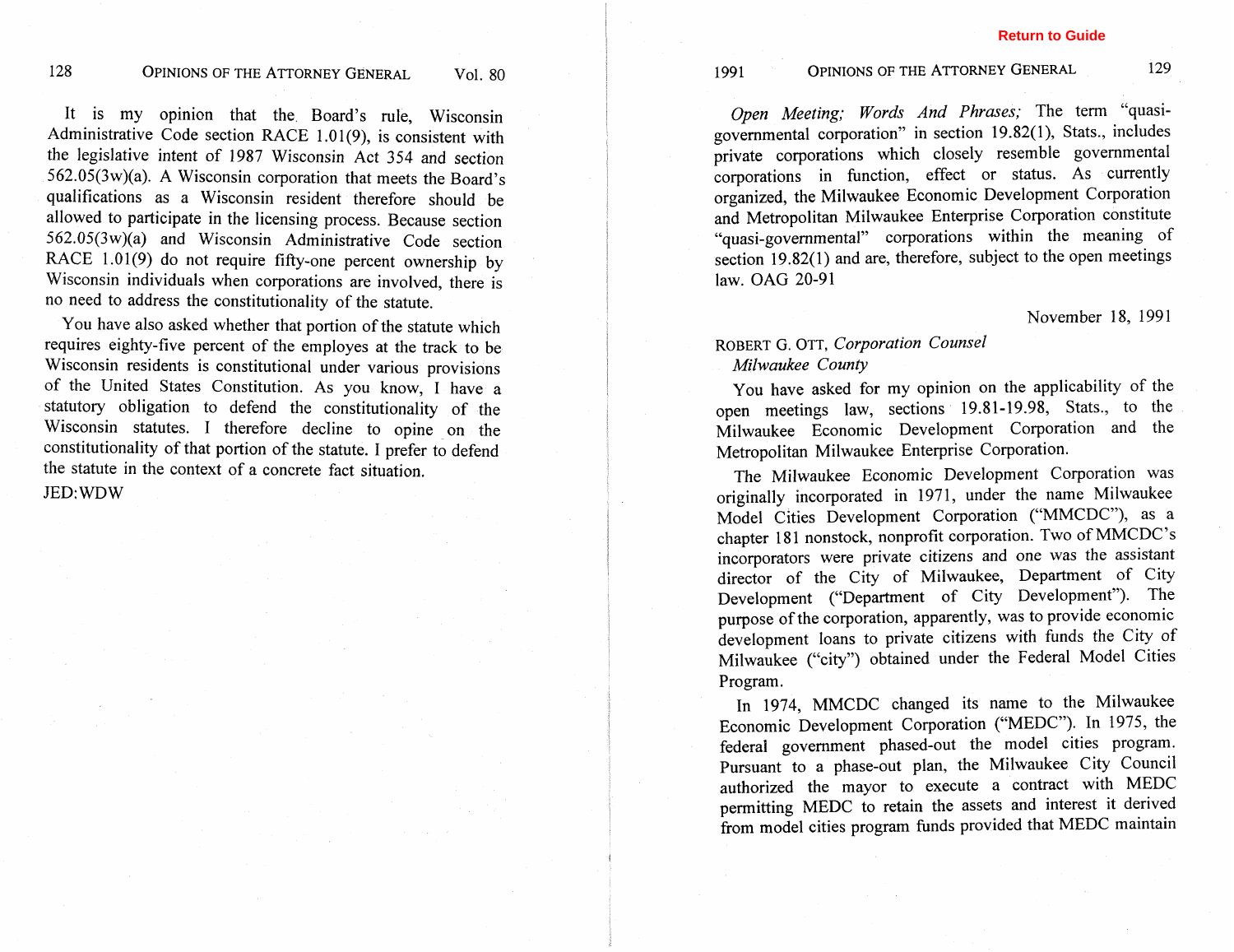a management agreement with the city. *See* City of Milwaukee Resolution, file number 73- 1948-j.

MEDC currently operates under restated articles of incorporation, filed with the Secretary of State on December 5, 1985, which state that the purpose of the corporation is to. "further the economic development of the City of Milwaukee and to promote job creation in the metropolitan Milwaukee area." The 1989 annual report for MEDC, which was published by the Department of City Development, describes MEDC as a "City-sponsored corporation" which provides financing to businesses that promise to create job opportunities and new investment in Milwaukee. MEDC currently has a contract with the city to administer funds the city obtains under the federal Community Development Block Grant and Urban Development Action Grant programs. City of Milwaukee, Contract No. 88-26 (CM), dated August 23, 1988. Although MEDC has obtained some money from commercial sources, the vast majority of money MEDC uses to make loans is derived from public funds.

The bylaws for MEDC set the number of directors of the corporation at nine. The bylaws reserve four of the nine directors positions for specified city officials: 1) the mayor, 2) the comptroller, 3) the president of the common council and 4) a member of the common council, other than the president.

The bylaws for MEDC also provide that the corporation shall have six officers: 1) chairman of the board, 2) vice chairman of the board, 3) president, 4) vice president, 5) secretary and *6)* treasurer. The bylaws state that the chairman and vice-chairman of the board cannot be directly affiliated with the city government. The bylaws also state that the president, vice president, secretary and treasurer may be selected by the city pursuant to a contract between the city and MEDC, and that the city shall determine the salary for MEDC officers selected by the city. MEDC's bylaws and articles of incorporation list the address for the Department of City Development as MEDC's principal office.

All of MEDC's offices are located in city-owned buildings. Pursuant to the contract MEDC currently has with the city, the Commissioner of the Department of City Development selected the current president, vice president, secretary and treasurer of the corporation. All of those officers are city employes. Some of MEDC's staff members are also city employes. The officers and staff are permitted to conduct MEDC business during the hours for which they are paid a city salary. The city provides MEDC with all of the office space, equipment and supplies needed by the corporation. Under the terms of the contract, MEDC is responsible for reimbursing the city for the salaries and benefits the city pays for the time city employes spend working for MEDC, and the cost of providing office space, equipment and supplies to MEDC. MEDC's obligation to reimburse the city is offset against grants MEDC receives from the city.

The Metropolitan Milwaukee Enterprise Corporation ("MMEC") is a chapter 181 nonstock, nonprofit corporation created in 1985. MMEC provides economic development loans with funds the city obtains under the federal Small Business Administration loan program. The articles of incorporation for MMEC, which were filed with the Secretary of State on November 1, 1985, set the number of directors of the corporation at fourteen. Neither MMEC's articles of incorporation nor its bylaws reserve any directors positions for city officials or employes. However, two of MMEC's current directors are city council members and one is a city employe.

In all other relevant respects, MMEC's relationship to the city is similar to that of MEDC. MMEC's articles of incorporation and bylaws list the Department of City Development as MMEC's principal office. All of MMEC's offices are located in city-owned buildings. MMEC's bylaws state that its president, vice president, secretary and treasurer may be selected by the city under a contract between the city and MMEC. Pursuant to that provision, a city official selected all of MMEC's current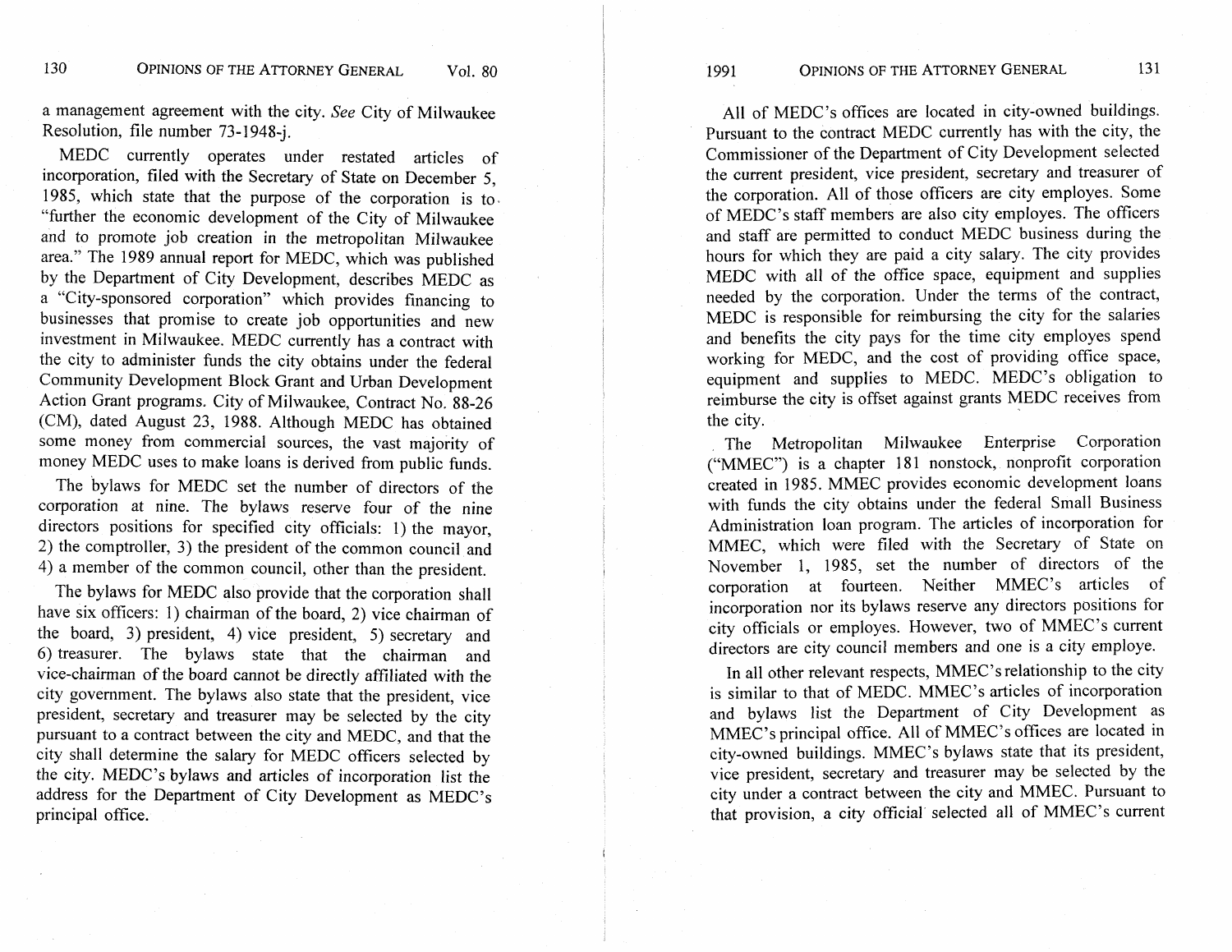132 OPINIONS OF THE ATTORNEY GENERAL Vol. 80

officers. A11 of MMEC's officers and some of its staff members are city employes. The city provides all office space, equipment and supplies needed by MMEC. The cost the city incurs in supplying staff and other resources to MMEC is offset against grants MMEC receives from the city.

The open meetings law applies to MEDC and MMEC if they are "governmental bod[ies]" within the meaning of section 19.82(1), which provides:

"Governmental body" means a state or local agency, board, commission, committee, council, department or public body corporate and politic created by constitution, statute, ordinance, rule or order; a governmental or quasigovernmental corporation except for the Bradley center sports and entertainment corporation created under ch. 232; any public purpose corporation, as defined in s.  $181.79(1)$ ; a nonprofit corporation operating an ice rink which is owned by the state; or a formally constituted subunit of any of the foregoing, but excludes any such body or committee or subunit of such body which is formed for or meeting for the purpose of collective bargaining under subch. IV or V of ch. 111.

You ask three questions regarding the proper interpretation of the phrase "governmental or quasi-governmental corporation." Those questions can best be answered by directly addressing the question whether MEDC and MMEC are "quasi-governmental" corporations within the meaning of section  $19.82(1)$ .

The open meetings law does not define "governmental or quasi-governmental corporation." The drafting file for chapter 426, Laws of 1975, which created the current open meetings law, contains no information on the intended meaning of "governmental or quasi-governmental corporation." There is no Wisconsin case law interpreting that phrase.

In 66 Op. Att'y Gen. 113 (1977), my predecessor concluded that the Palmyra Volunteer Fire Department, which was organized as a chapter 181 nonstock, nonprofit corporation, was not a "governmental or quasi-governmental corporation" within the meaning of section 19.82(1). The fire department received money from the Palmyra Fire Protection District for providing fire protection to the district. My predecessor stated that "[elven though a corporation may serve some public purpose, it is not a 'governmental or quasi-governmental corporation' under sec. 19.82(1), Stats., unless it also is created directly by the Legislature or by some governmental body pursuant to specific statutory authorization or direction." 66 Op. Att'y Gen. at 115. *See also* Informal Opinion, dated February 26, 1987, and Informal Opinion, dated July 13, 1987 (concluding that chapter 181 nonstock, nonprofit corporations created by private citizens to promote economic development are not "quasi-governmental" corporations under section 19.82(1)).

My predecessor applied a different analysis in 73 Op. Att'y Gen. 54 (1984). That opinion addressed whether the Historic Sites Foundation, Inc. ("HSF") was a "quasi-governmental corporation" within the meaning of section 19.82(1). HSF was a chapter 181 nonstock, nonprofit corporation organized to manage the Circus World Museum. Members of the board of curators for the State Historical Society of Wisconsin served as directors of HSF.

After noting that HSF was created by private individuals, id. at 56, the opinion went on to consider other factors to determine whether HSF was a "quasi-governmental corporation." The opinion cited the definition of "quasi" in Webster's New Collegiate Dictionary 700 (7th ed. 1977): "1) having some resemblance . . . by possession of certain attributes." The opinion then noted that HSF had no sovereign power, was not controlled by the Legislature and had no other governmental attributes. The opinion further noted that while members of the board of curators were also directors of HSF, they held their positions with HSF as private citizens, not as state officials. As a result, the opinion stated that HSF was not a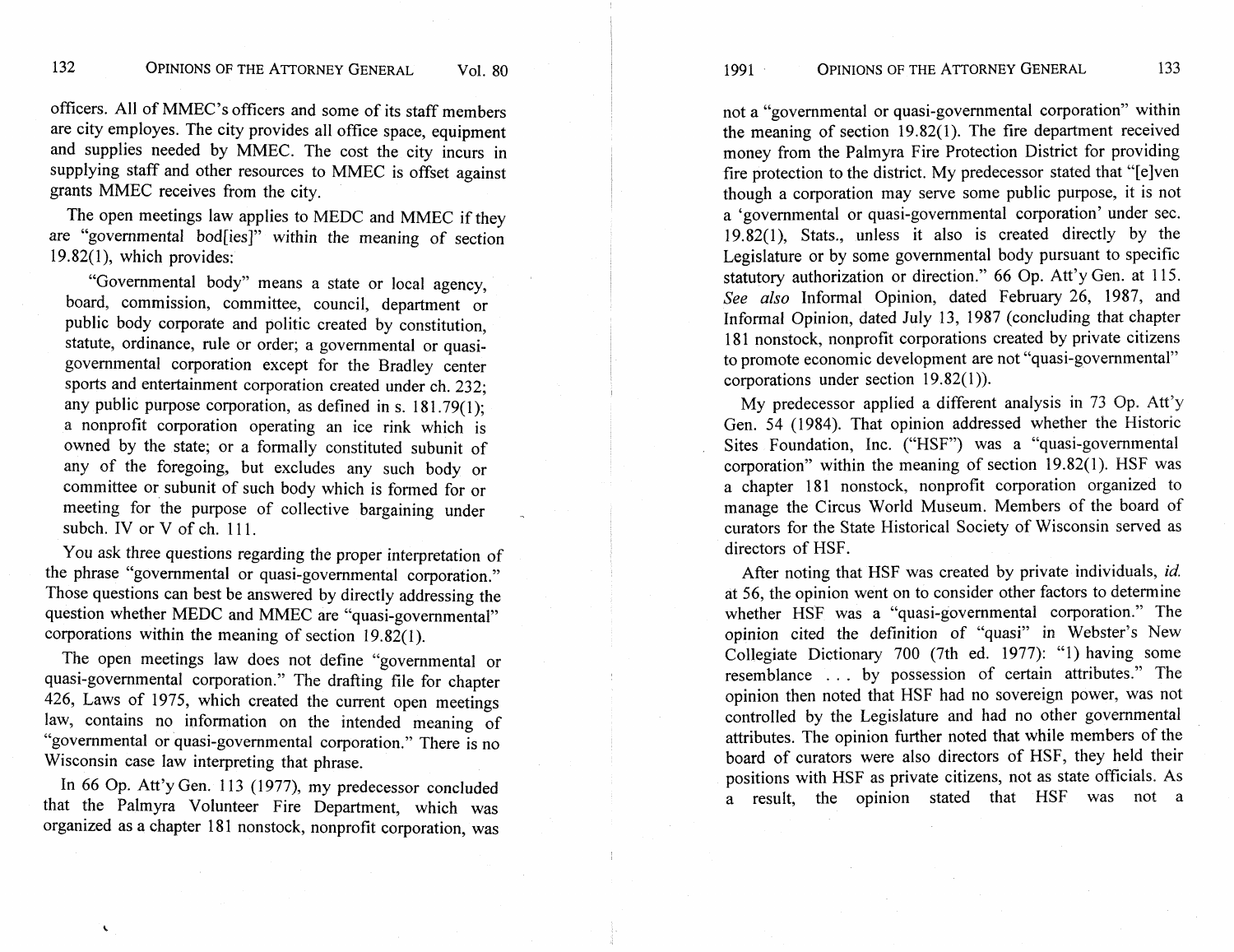"quasi-governmental corporation" within the meaning of section 19.82(1).

In 74 Op. Att'y Gen. 38 (1985), my predecessor concluded that chapter 181 nonstock, nonprofit corporations created by private individuals to provide financial support to public radio and television stations are not "quasi-governmental" corporations within the meaning of section 19.82(1). That opinion followed the same analysis as did the HSF opinion. The opinion, however, went on to state: "[Tlhe term 'quasi-governmental corporation' is limited to nonstock body politic corporations created by the Legislature to perform essentially governmental functions." In support of that conclusion the opinion referred to McQuillin, *Municipal Corporations*  $\S 2.13$  (3rd ed. 1971), providing that  $a$ *quas i-mun icipal corporation is a public agency created or authorized by the legislature to aid the state in, or take charge oj some public or state work, other than community government, for the general welfare."* 74 Op. Att'y Gen. at 43.

Thus, prior attorney general opinions have reached inconsistent conclusions with respect to whether the term "quasi-governmental corporation" in section 19.82(1) is limited to nonstock body politic corporations created directly by the Legislature or some other governmental body, or whether the term also includes corporations that were not created directly by a governmental body, but have some other attributes that resemble a governmental corporation. For the reasons set forth below, I am of the opinion that the term includes corporations that have other governmental attributes.

The Legislature has declared that the provisions of the open meetings law must be liberally construed to ensure that the public has the "fullest and most complete information regarding the affairs of government as is compatible with the conduct of governmental business." Sec. 19.81(1) and (4), Stats. The primary source in construing a statute is the statutory language itself. Non-technical words in a statute must be given their ordinary and accepted meanings unless the statute specifies otherwise. In addition, a statute should be construed so as not to render any portion of it superfluous. *State v. Sher,* 149 Wis. 2d 1, 8-9, 437 N.W.2d 878 (1989).

Webster's Third New International Dictionary 1861 (1986) defines "quasi" as: "1: having some resemblance (as in function, effect, or status) to a given thing." Thus, the ordinary and accepted meaning of "quasi" suggests that the term "quasigovernmental corporation" is not limited to corporations created directly by a governmental body. Moreover, the definition of "governmental body" within section 19.82(1) includes: "a state or local agency, board, commission, committee, council, department or *public body corporate and politic created by constitution, statute, ordinance, rule or order."* Interpreting the term "quasi-governmental corporation" as being limited to nonstock body politic corporations created directly by the Legislature or some other governmental body would render the term superfluous. For these reasons, I conclude that the term "quasi-governmental corporation" in section 19.82(1) is not limited to corporations created directly by a governmental body. The term also includes private corporations which, for other reasons, closely resemble a governmental corporation in function, effect or status. This conclusion is supported by the section of McQuillin, *Municipal Corporations* cited in 74 Op. Att'y Gen. 38 (1985), which has since been revised to explain that:

The term "quasi-public [or quasi-governmental] corporation" is not per se public or governmental. On its face, the term connotes that it is not a public corporation but a private one. But "quasi" indicates that the private corporation has some resemblance to a public corporation in function, effect or status.

McQuillin, *Municipal Corporations* **5** 2.13 (3rd ed. rev. 1987 & Supp. 1990).